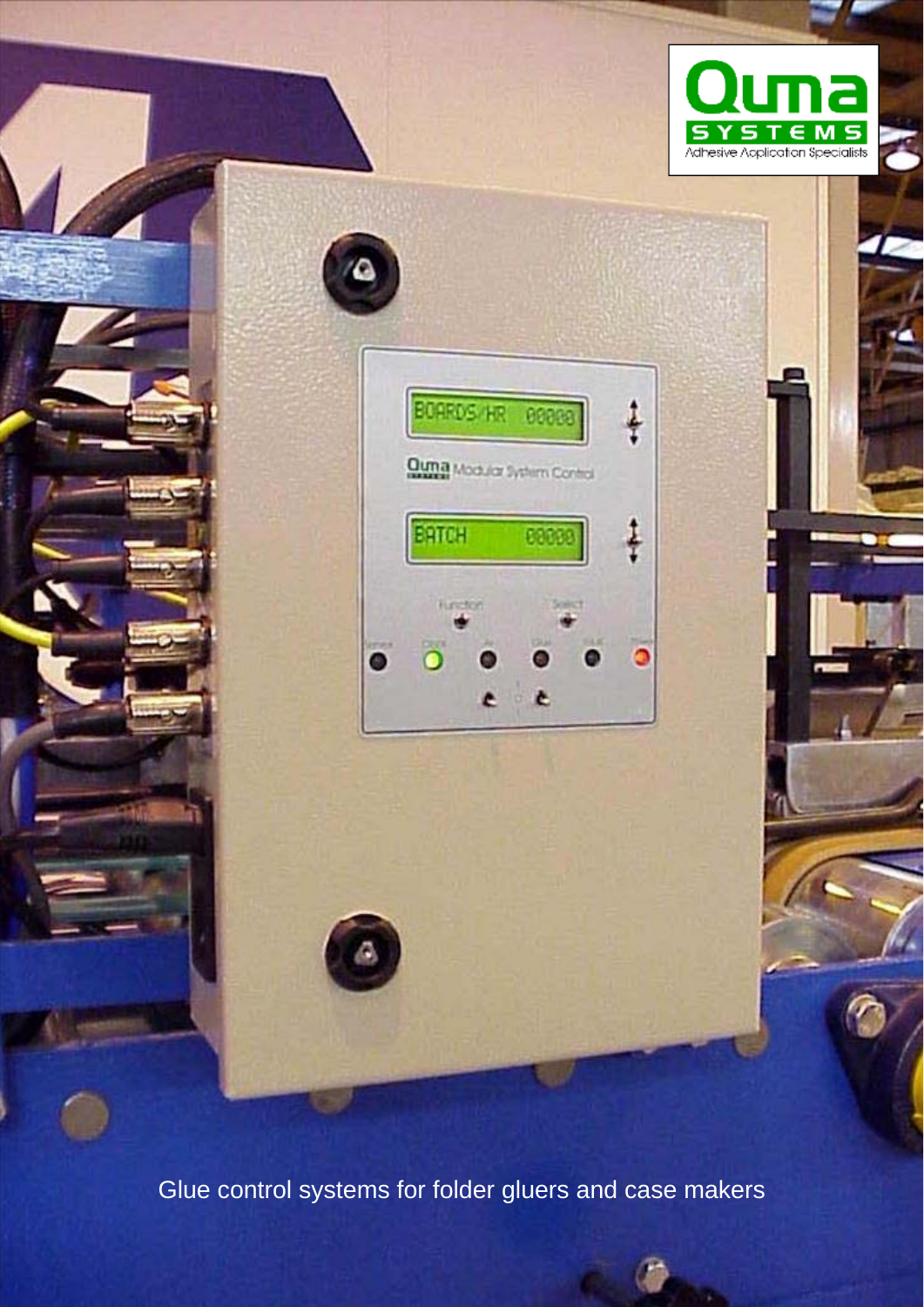The modular control system is designed to work on all types of folder gluers from simple hand fed machines through to case makers. This not only keeps our development costs down but means that you can have the same controller fitted to the whole range of machines used by today's sheet plants.

At the heart of the system is our MSC 1 controller - simple and easy to use but designed to work at speeds in excess of 20,000 blanks per hour and line speeds of 5 metres per second.

MSC 1 (Single Channel) controller specification:

- Displays for batch count, boards per hour and speed
- Manual or Automatic glue position setting available
- Simple menu selection in five European languages
- Outputs for PVA Extrusion, Spray and Hot Melt guns
- Sensor contamination warning with alarm output
- Encoder input for variable speed or
- Internal clock for fixed speed applications
- Electronic glue pressure control output
- 115 or 230 V AC input, 24V DC outputs

The controller is a sophisticated counter system. It receives pulses from an encoder running at belt speed or from the internal pulse generator on fixed speed machines. The infra-red optical sensor picks up the leading edge of the box and initiates a count sequence and a series of calculations to determine precise start and stop positions for the glue application. At the same time the pulses from the encoder are converted to a voltage output to drive the optional electronic glue pressure regulator. These devices are used on variable speed machines to accurately match the glue output to the speed of the machine.





rotary encoder **infra red sensor** electronic regulator



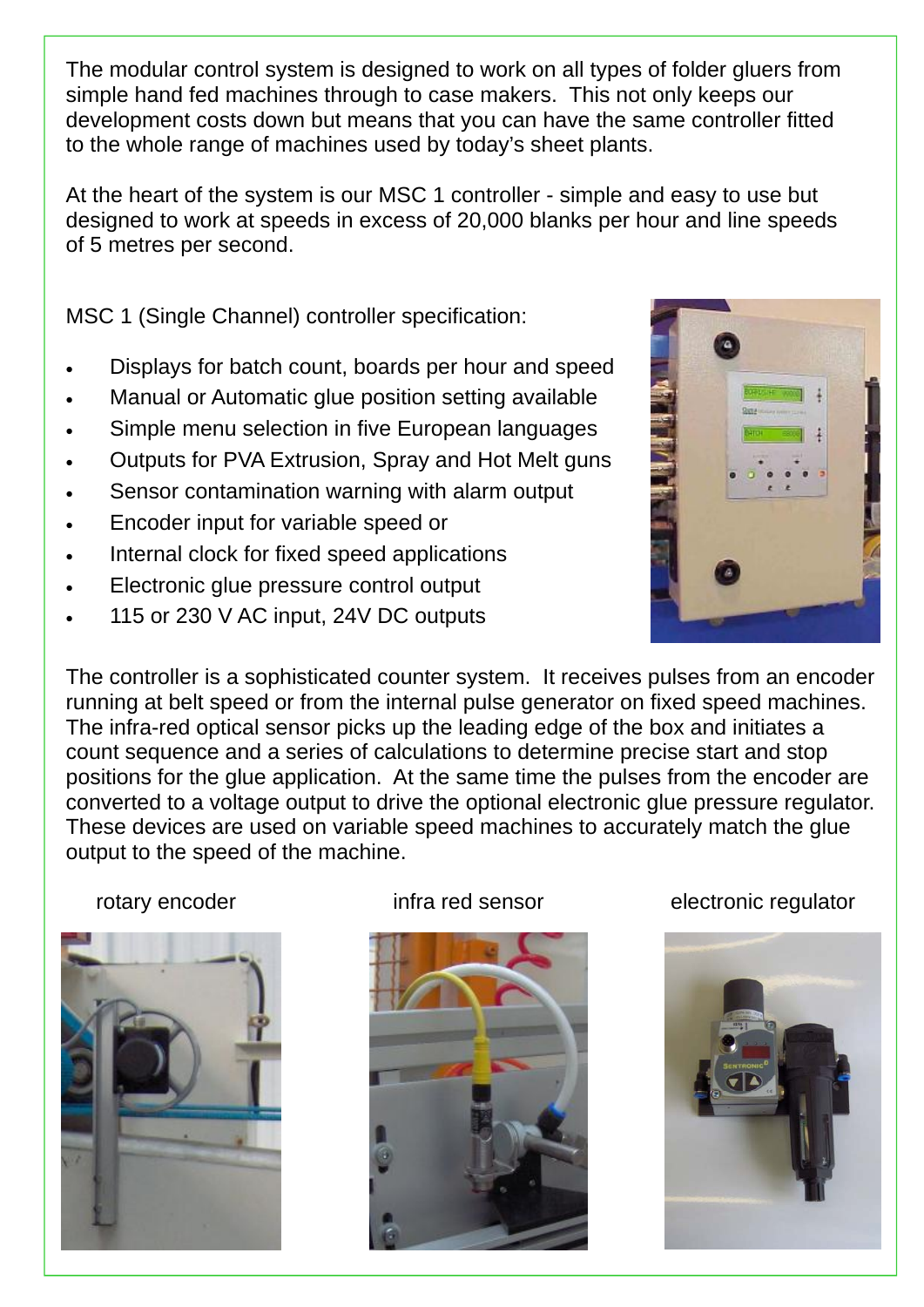When the optical sensor picks up the leading edge of a board a signal is sent to the controller, a series of checks are made and, based on machine speed, a signal is sent to a solenoid valve to operate the glue valve. This is a high speed stainless steel diaphragm valve that allows glue to flow to the beading tip which extrudes up to four lines of glue on to the board. These beading tips are fitted with a quick - release connector to allow rapid change and cleaning to take place.



The glue valve is usually mounted on one of our side mount panels with adjustable board guides and photo-sensor mounting. The glue head is also adjustable for height and operating angle and can quickly be disconnected and remounted under the board to allow outside glue lap boards to be processed if required.



Glue beading tips are available in a variety of patterns but the most popular are 1, 2, 3 & 4 bead. They are made from hard wearing anodised aluminium but, for high wear applications stainless steel tips are also available.

The quick release connectors are also available in rotating and fixed versions to suit different applications. The glue valve is supplied with a quick release blanking cap to stop the glue from drying in the valve overnight if the beading tip has been removed for cleaning.

A comprehensive valve repair kit is available with 4 sets of seals, springs and an allen key so that it can be stripped, cleaned and rebuilt when required.